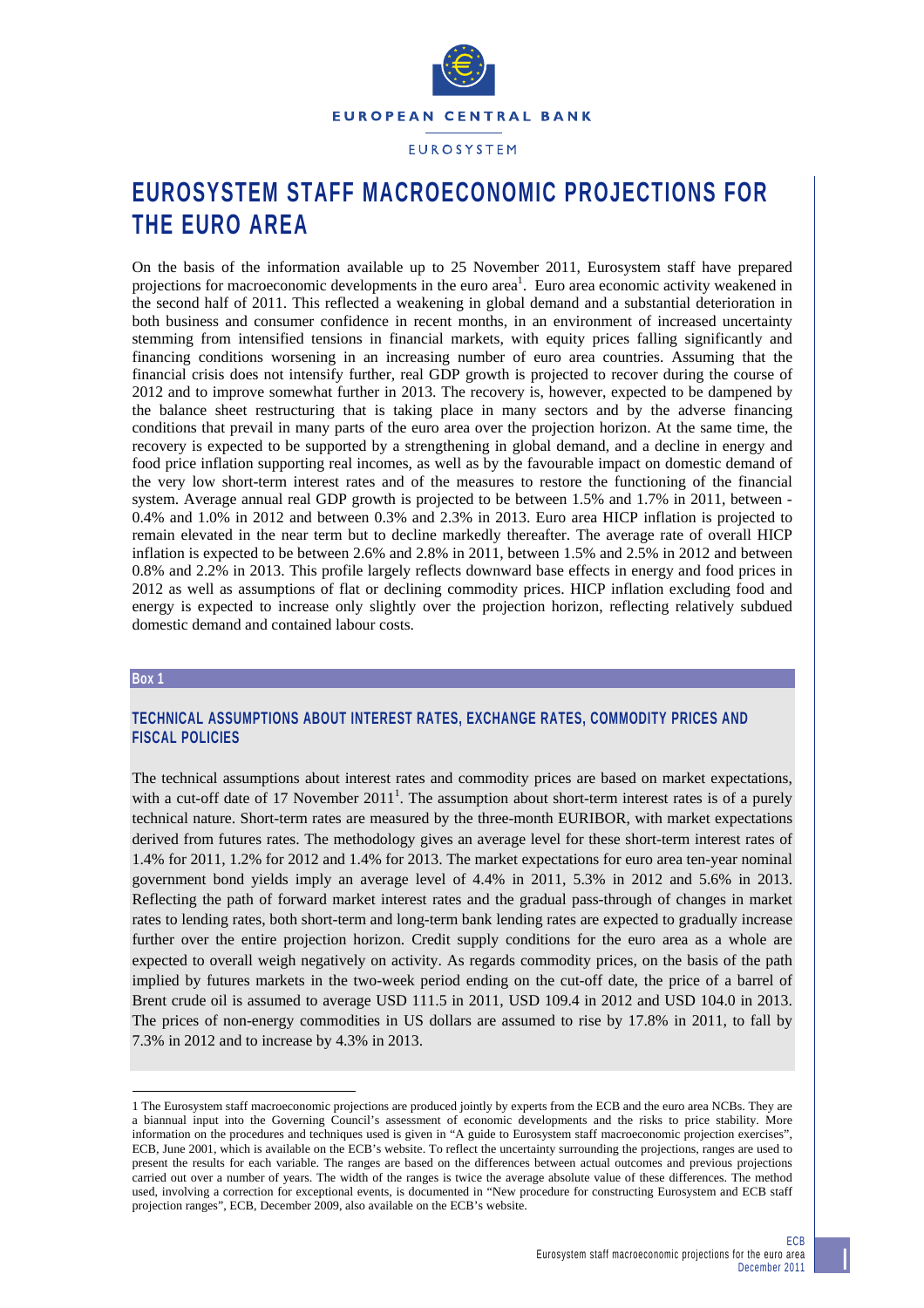Bilateral exchange rates are assumed to remain unchanged over the projection horizon at the average levels prevailing in the two-week period ending on the cut-off date. This implies an exchange rate of USD per EUR of 1.40 in 2011, and 1.36 in 2012 and 2013. On average, the effective exchange rate of the euro is assumed to remain unchanged in 2011 and to depreciate by 0.9% in 2012.

Fiscal policy assumptions are based on individual euro area countries' national budget plans that were available on 25 November 2011. They include all policy measures that have already been approved by national parliaments or that have been specified in detail by governments and are likely to pass the legislative process.

1 Oil and food price assumptions are based on futures prices up to the end of the projection horizon. The prices of other commodities are assumed to follow futures until the fourth quarter of 2012 and thereafter to evolve in line with global economic activity.

#### **THE INTERNATIONAL ENVIRONMENT**

The momentum of global growth weakened in the course of 2011. In the second half of the year the positive impetus from the unwinding of supply chain disruptions in the aftermath of the natural disasters in Japan was thwarted by renewed global financial market tensions, largely driven by the intensification of the sovereign debt crisis in the euro area and growing concerns about fiscal sustainability in other major advanced economies. This eroded consumer and business confidence worldwide. Looking ahead, a gradual recovery is expected, although headwinds, such as the continued need to repair balance sheets and the weakness in housing and labour markets in some major advanced economies, imply a prolonged period of sluggish growth, particularly in advanced economies, which will constrain the pace of the global recovery. In emerging economies, growth is continuing at a rather strong pace, but is expected to lose momentum, owing to earlier policy tightening aimed at mitigating financial imbalances and price pressures, as well as expected weaker foreign demand and adverse spillovers from the global financial turbulence. World real GDP growth outside the euro area, which reached 5.7% in 2010, is projected to decrease to 4.1% in 2011 and 3.9% in 2012 before increasing to 4.5% in 2013. Growth in euro area foreign demand is estimated to decline from 11.8% in 2010 to 6.4% in 2011, and to 4.8% in 2012, before increasing to 6.9% in 2013.

#### **REAL GDP GROWTH PROJECTIONS**

Euro area real GDP grew only moderately in the third quarter of 2011, rising by 0.2% in quarter-onquarter terms, which is the same rate as recorded in the second quarter. While a number of temporary factors – global as well as domestic – weighed negatively on activity in the second quarter of 2011, the weak underlying growth momentum in the euro area in the past few months has increasingly reflected the impact of the sovereign debt crisis in the euro area and the associated tightening of the fiscal stance in some euro area countries. On the domestic side, the adverse impact of increased uncertainty related to intensified tensions in financial markets in the euro area resulted in a substantial deterioration in business and consumer confidence, a sharp decline in equity prices across the euro area and a worsening of financing conditions for households and non-financial corporations in a number of countries. As foreign demand also turned weaker in 2011, external factors are not expected to offset the adverse impact of these domestic factors in the near term. Looking ahead, assuming that the financial crisis does not intensify further, real GDP growth is expected to pick up during the course of 2012 and to improve somewhat further in 2013. The recovery is, however, expected to be dampened over the projection horizon by the balance sheet restructuring that is taking place in many sectors and by the adverse financing conditions that prevail in many parts of the euro area. At the same time, the recovery is expected to be supported by a strengthening in global demand, and a decline in energy and food price inflation supporting real incomes, as well as the favourable impact on domestic demand of the very low short-term interest rates and of the measures to restore the functioning of the financial system. Overall, the pace of the recovery is expected to be slow. In annual terms, euro area real GDP is expected to grow by between 1.5% and 1.7% in 2011, between -0.4% and 1.0% in 2012 and between 0.3% and 2.3% in 2013.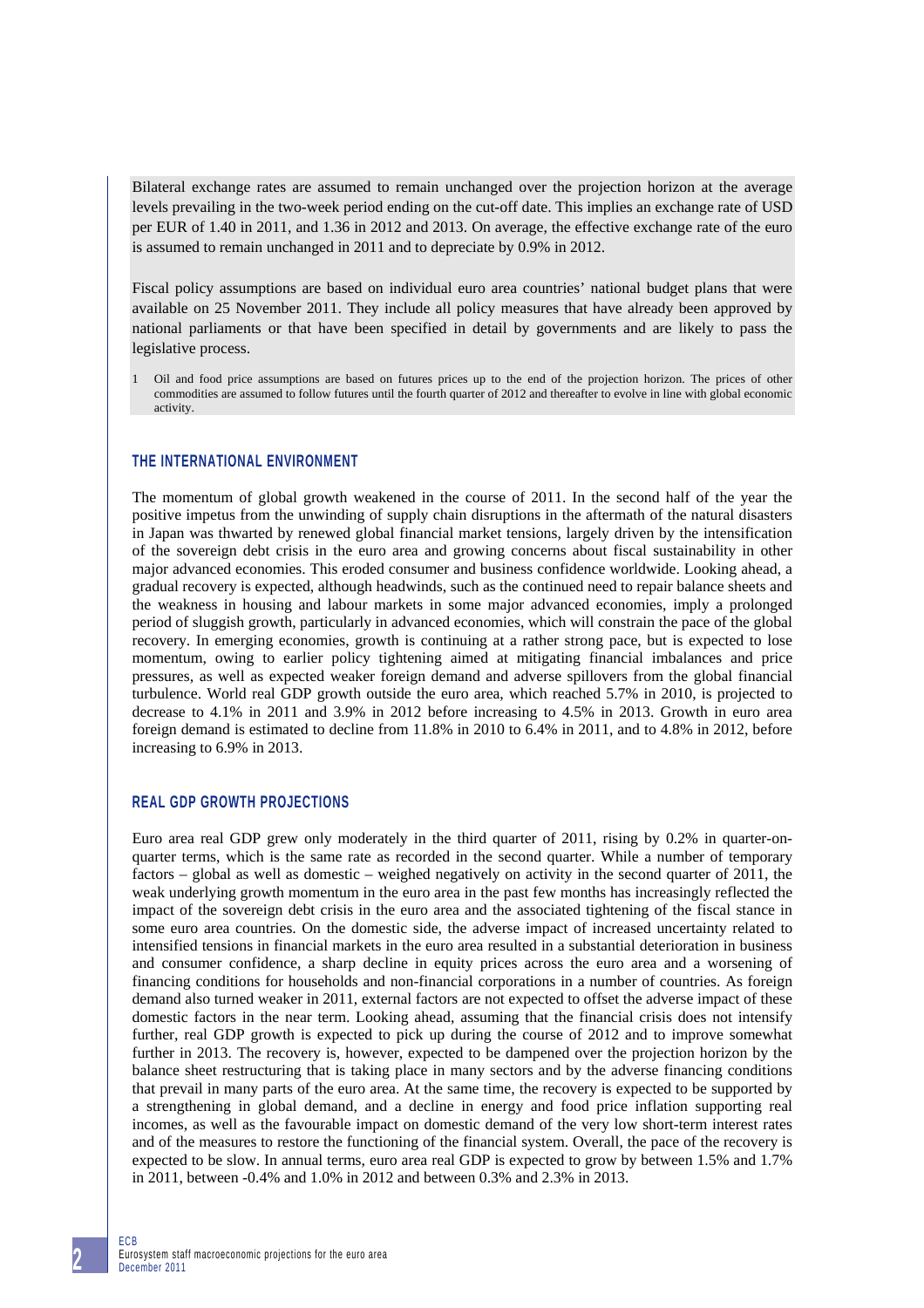In more detail, euro area private consumption growth is projected to be rather subdued until mid-2012, mainly as a result of the weak pattern of real disposable income growth, and to pick up slightly thereafter. Nominal disposable income growth is projected to be dampened by subdued employment growth, in conjunction with moderate increases in wages and transfer income, which are both expected to be constrained owing to the fiscal tightening implemented in several euro area countries. While the adverse impact of past increases in commodity prices has dampened real disposable income, commodity price pressures are expected to diminish, thereby progressively supporting the dynamics of real disposable income. The euro area saving ratio is projected to be broadly unchanged from its current level over the remainder of the projection horizon. This reflects the fact that an upward impact on the saving ratio stemming from heightened uncertainty and weakened confidence is expected to be broadly compensated by a need to reduce savings in order to smooth consumption in view of the weakness in real income developments. Reflecting the only gradual expansion in employment, the euro area unemployment rate is expected to rise somewhat during the course of 2012 and to decline only slowly thereafter.

Euro area non-residential private investment is expected to be dampened as a result of persistent adverse financing conditions in some euro area countries, in an environment of elevated uncertainty. It is projected to stagnate in the near term and to recover only gradually over the remainder of the projection horizon, supported by a strengthening in export growth, a moderate pick-up in domestic demand and relatively sustained profitability. Residential investment growth is expected to be even more sluggish, dampened by ongoing adjustments in the housing market in some countries – which are also reflected in rather modest house price developments. Government investment is assumed to decline substantially in 2011 and 2012 before stabilising in 2013, owing to the fiscal consolidation packages announced in several euro area countries.

In line with the pattern of foreign demand, the pace of export growth is expected to weaken in the near term before gradually gaining momentum during the course of 2012. A similar path is projected for import growth. Overall, reflecting somewhat stronger export growth from early 2012, net trade is expected to make a positive contribution to quarterly GDP growth over the projection horizon.

| Table 1 Macroeconomic projections for the euro area |        |              |              |              |  |  |  |  |  |
|-----------------------------------------------------|--------|--------------|--------------|--------------|--|--|--|--|--|
| (average annual percentage changes) <sup>1)2)</sup> |        |              |              |              |  |  |  |  |  |
|                                                     | 2010   | 2011         | 2012         | 2013         |  |  |  |  |  |
| <b>HICP</b>                                         | 1.6    | $2.6 - 2.8$  | $1.5 - 2.5$  | $0.8 - 2.2$  |  |  |  |  |  |
| <b>Real GDP</b>                                     | 1.8    | $1.5 - 1.7$  | $-0.4 - 1.0$ | $0.3 - 2.3$  |  |  |  |  |  |
| Private consumption                                 | 0.8    | $0.3 - 0.5$  | $-0.4 - 0.6$ | $0.0 - 1.8$  |  |  |  |  |  |
| Government consumption                              | 0.5    | $-0.3 - 0.5$ | $-0.5 - 0.7$ | $-0.3 - 1.3$ |  |  |  |  |  |
| Gross fixed capital formation                       | $-0.6$ | $1.6 - 2.4$  | $-1.6 - 1.8$ | $-0.5 - 4.3$ |  |  |  |  |  |
| Exports (goods and services)                        | 10.8   | $5.4 - 7.2$  | $0.3 - 6.1$  | $2.1 - 8.9$  |  |  |  |  |  |
| Imports (goods and services)                        | 9.2    | $4.0 - 5.4$  | $-0.5 - 5.1$ | $1.7 - 8.1$  |  |  |  |  |  |

1) The projections for real GDP and its components refer to working day-adjusted data. The projections for imports and exports include intra-euro area trade.

2) Data refer to the euro area including Estonia, except for the HICP data for 2010. The average annual percentage change in the HICP for 2011 is based on a euro area composition in 2010 that already includes Estonia.

The current crisis is expected to have adversely affected potential growth, although the exact magnitude of this impact remains highly uncertain. It is likely that the continuing weakness in activity will further reduce potential output growth. Nevertheless, given the weak outlook for growth, the negative output gap is projected to widen in 2012 before narrowing somewhat in 2013.

**3**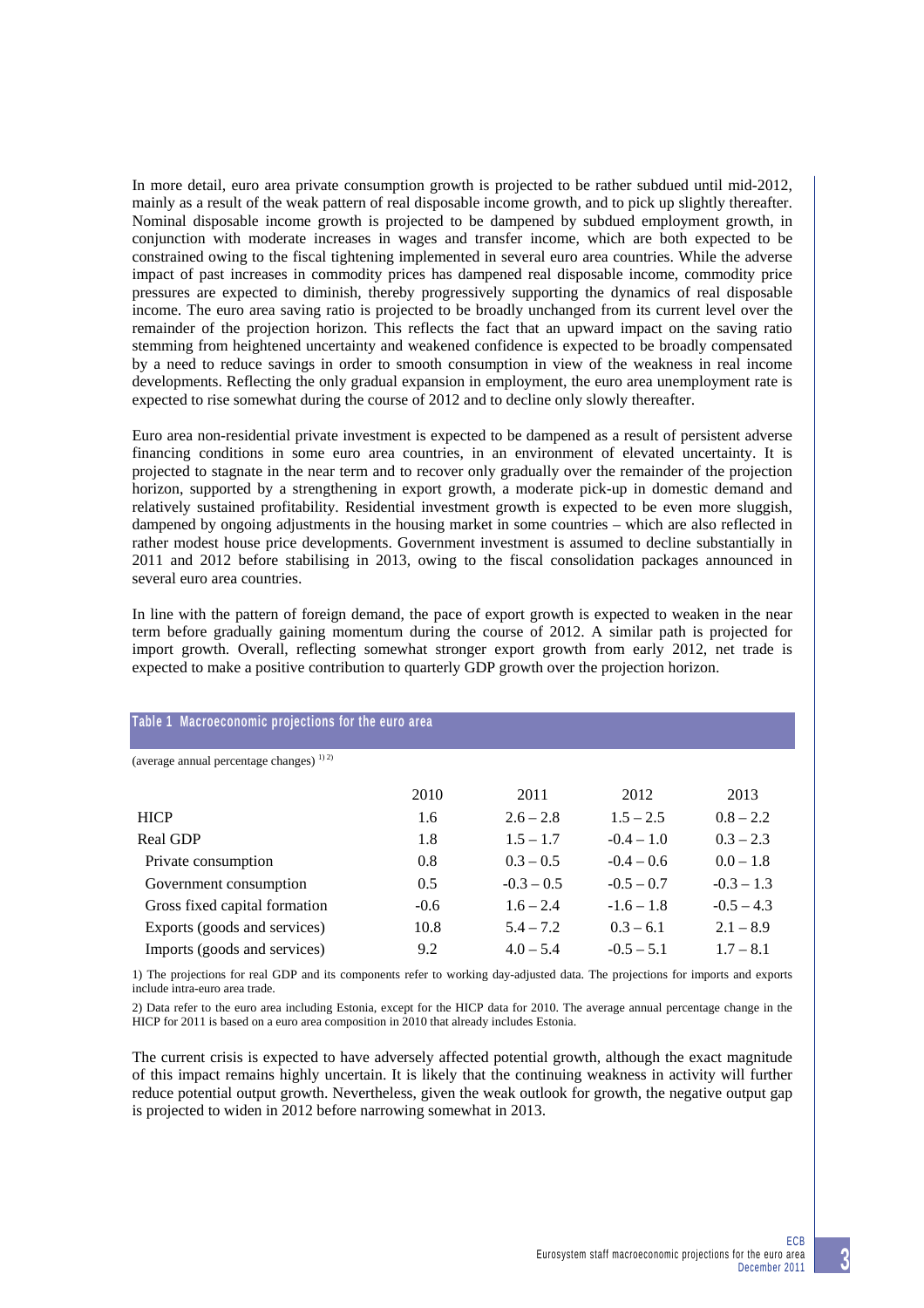### **PRICE AND COST PROJECTIONS**

Driven by past hikes in commodity prices and, to some extent, by increases in indirect taxes, the overall euro area HICP inflation rate is projected to remain above 2% in the first quarter of 2012. Thereafter, it is expected to moderate considerably. This pattern largely reflects a sharply decreasing contribution from energy prices, as a result of the fading-out of the impact of past increases in oil prices and the assumed gradual decline in crude oil prices over the projection horizon. Food price inflation is expected to moderate from mid-2012, once the pressures currently in the pipeline have passed through. Finally, HICP inflation excluding food and energy is projected to increase only slightly, reflecting relatively weak domestic demand and contained labour costs. The average rate of overall HICP inflation is expected to be between 2.6% and 2.8% in 2011, between 1.5% and 2.5% in 2012 and between 0.8% and 2.2% in 2013.

In more detail, external price pressures have eased and are expected to fall markedly over the projection horizon, mainly on account of stabilising or declining commodity prices. Owing in part to the slower pace of world trade growth and lower global inflation, the annual rate of increase of the import deflator, which peaked at the beginning of 2011, is expected to decline sharply in 2012 and to fall somewhat further in 2013. Turning to domestic price pressures, the annual growth rate of compensation per employee is expected to slow in the first half of 2012, largely reflecting the impact of one-off payments in the first half of 2011. The annual growth rate of compensation per employee is expected to pick up in the second half of 2012 and to stabilise thereafter. This pattern reflects the impact of offsetting factors. On the one hand, upward pressures would stem from past increases in consumer price inflation. On the other hand, the general slowdown in economic activity and the persistently weak labour market conditions are expected to exert downward pressure on wages. Given the rather elevated consumer price inflation this year, real compensation per employee is projected to decline in 2011 and 2012 and to recover somewhat thereafter. The growth rate of unit labour costs is expected to increase somewhat in 2012 and to ease subsequently. This profile reflects a cyclical drop in productivity growth in 2012 – as activity growth weakens substantially and employment growth adjusts only partially – and a subsequent increase in 2013. The growth of profit margins is expected to remain low throughout 2011 and 2012, on the back of subdued aggregate demand and accelerating unit labour costs. In 2013 profit margins are expected to recover as activity picks up. Increases in administered prices and indirect taxes are expected to contribute substantially to HICP inflation in 2011 and 2012, reflecting the ongoing fiscal consolidation in several euro area countries. The impact in 2013 is expected to be smaller, although this reflects in part the lack of detailed information on fiscal measures for that year.

### **COMPARISON WITH THE SEPTEMBER 2011 PROJECTIONS**

Compared with the ECB staff macroeconomic projections published in the September 2011 issue of the Monthly Bulletin, there is a narrowing of the range of the real GDP growth projection for 2011 and a significant downward revision of the range for 2012. These revisions mainly reflect the impact on domestic demand of weaker confidence and worsening financing conditions – stemming from the heightened uncertainty related to the sovereign debt crisis as well as downward revisions of foreign demand. Additional fiscal tightening and stricter financing conditions in some euro area countries have also led to downward revisions of the medium-term outlook for real GDP growth. With regard to HICP inflation, the projection ranges for 2011 and 2012 have been revised slightly upwards. This results from the upward impact of higher oil prices in euro terms, as well as a higher contribution from indirect taxes. The upward impact of these factors is expected to more than compensate the downward impact of the adjustments to profit margins and wage growth that are related to the downward revision of activity.

ECB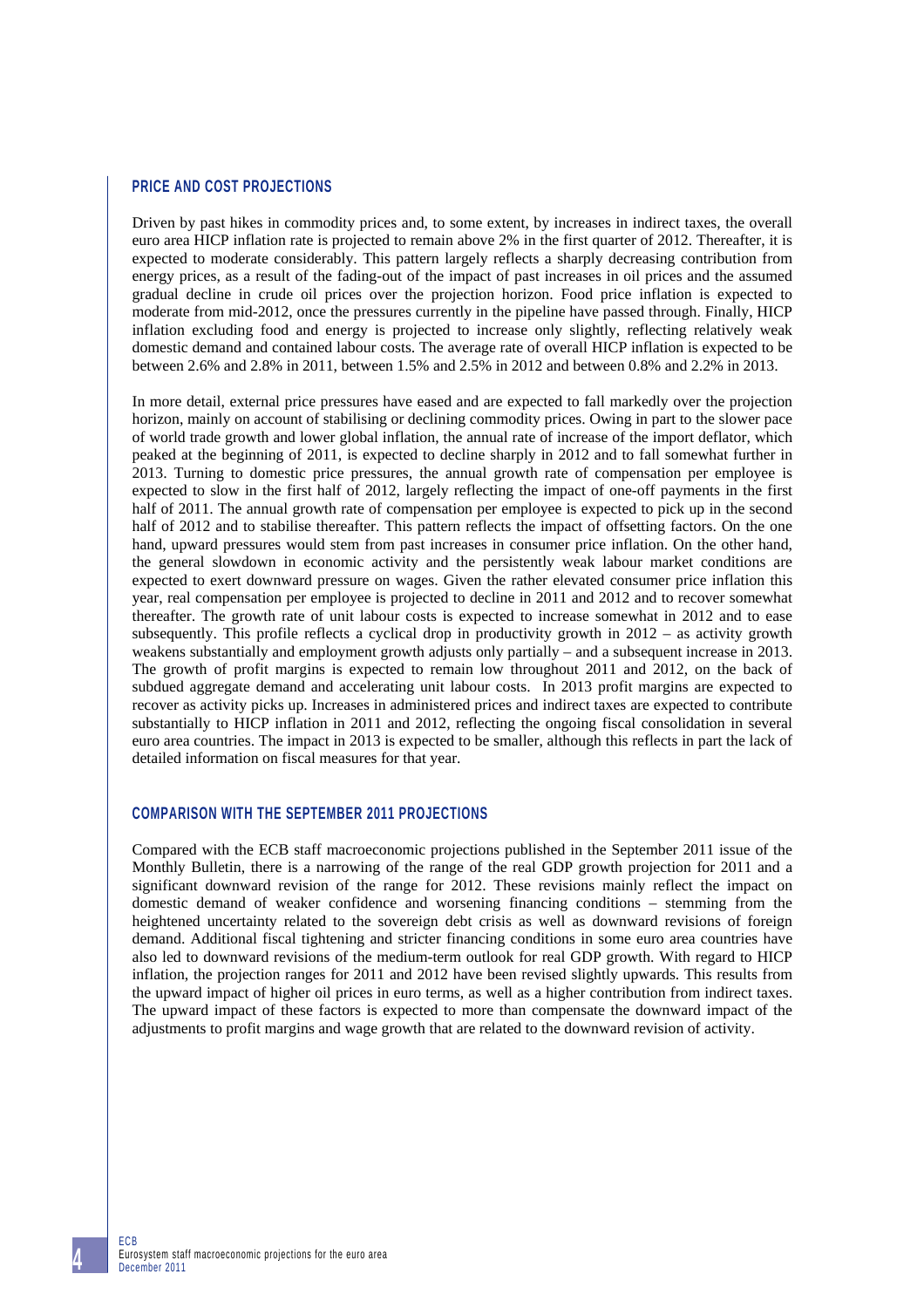#### **Table 2 Comparison with the September 2011 projections**

| (average annual percentage changes) |             |              |
|-------------------------------------|-------------|--------------|
|                                     | 2011        | 2012         |
| Real GDP – September 2011           | $1.4 - 1.8$ | $0.4 - 2.2$  |
| Real GDP – December 2011            | $1.5 - 1.7$ | $-0.4 - 1.0$ |
|                                     |             |              |
| $HICP - September 2011$             | $2.5 - 2.7$ | $1.2 - 2.2$  |
| $HICP - December 2011$              | $2.6 - 2.8$ | $1.5 - 2.5$  |
|                                     |             |              |

#### **Box 2**

#### **FORECASTS BY OTHER INSTITUTIONS**

A number of forecasts for the euro area are available from both international organisations and private sector institutions. However, these forecasts are not strictly comparable with one another or with the Eurosystem staff macroeconomic projections, as they were finalised at different points in time. Additionally, they use different (partly unspecified) methods to derive assumptions for fiscal, financial and external variables, including oil and other commodity prices. Finally, there are differences in working day adjustment methods across different forecasts (see the table below).

In the forecasts currently available from other institutions, euro area real GDP is expected to grow by between 1.5% and 1.6% in 2011, between 0.2% and 1.1% in 2012 and between 1.3% and 1.6% in 2013. All the forecasts are within or very close to the ranges of the Eurosystem staff projections.

As regards inflation, the forecasts from other institutions point to average annual HICP inflation of between 2.5% and 2.7% in 2011, between 1.5% and 1.8% in 2012 and between 1.2% and 1.8% in 2013. All the forecasts are within or very close to the range of the Eurosystem staff projections. The projections for 2012 are in the lower half of the Eurosystem staff projection ranges.

## **Comparison of forecasts for euro area real GDP growth and HICP inflation**

(average annual percentage changes)

|                                                                   | Date of release | GDP growth |      |                         | <b>HICP</b> inflation |             |             |
|-------------------------------------------------------------------|-----------------|------------|------|-------------------------|-----------------------|-------------|-------------|
|                                                                   |                 | 2011       | 2012 | 2013                    | 2011                  | 2012        | 2013        |
| <b>IMF</b>                                                        | September 2011  | 1.6        | 1.1  | 1.5                     | 2.5                   | 1.5         | 1.7         |
| Survey of Professional<br><b>Forecasters</b>                      | November 2011   | 1.6        | 0.8  | 1.6                     | 2.6                   | 1.8         | 1.8         |
| Consensus Economics<br><b>Forecasts</b>                           | November 2011   | 1.6        | 0.4  | 1.5                     | 2.7                   | 1.8         | 1.8         |
| <b>OECD</b>                                                       | November 2011   | 1.6        | 0.2  | 1.4                     | 2.6                   | 1.6         | 1.2         |
| European Commission                                               | November 2011   | 1.5        | 0.5  | 1.3                     | 2.6                   | 1.7         | 1.6         |
| Eurosystem staff projections December 2011 $1.5 - 1.7 -0.4 - 1.0$ |                 |            |      | $0.3 - 2.3$ $2.6 - 2.8$ |                       | $1.5 - 2.5$ | $0.8 - 2.2$ |

Sources: European Commission Economic Forecasts, Autumn 2011; IMF World Economic Outlook, September 2011; OECD Economic Outlook, November 2011; Consensus Economics Forecasts; and the ECB's Survey of Professional Forecasters. Notes: The Eurosystem staff macroeconomic projections and the OECD forecasts both report working day-adjusted annual growth rates, whereas the European Commission and the IMF report annual growth rates that are not adjusted for the number of working days per annum. Other forecasts do not specify whether they report working day-adjusted or non-working day-adjusted data.